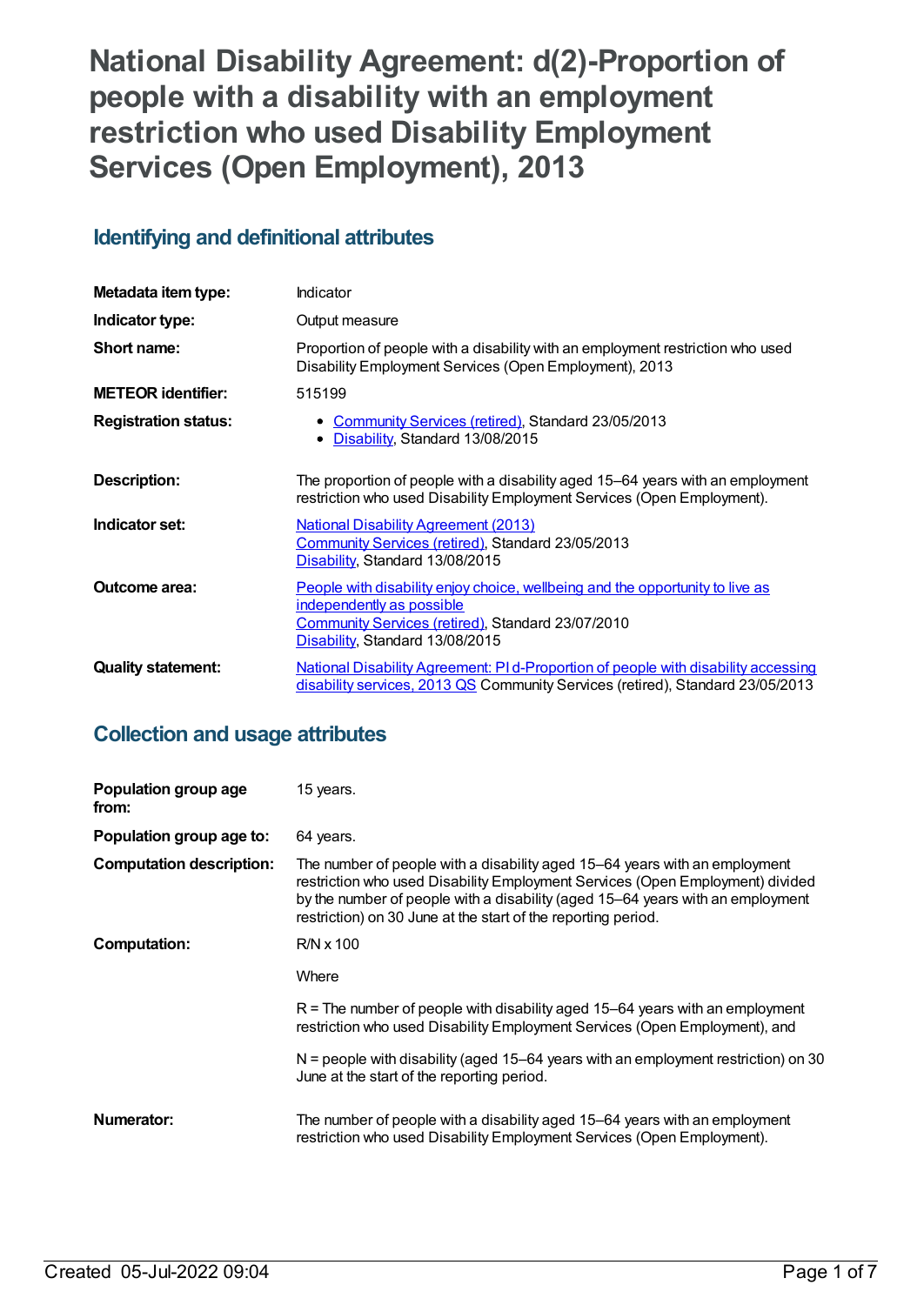Service [episode—episode](https://meteor.aihw.gov.au/content/270160) end date, DDMMYYYY

**Data Source**

[Disability](https://meteor.aihw.gov.au/content/393884) Services National Minimum Data Set (DS NMDS)

**NMDS / DSS**

[Disability](https://meteor.aihw.gov.au/content/428708) Services NMDS 2010-11

### **Data Element / Data Set**

[Person—age,](https://meteor.aihw.gov.au/content/303794) total years N[NN]

**Data Source**

[Disability](https://meteor.aihw.gov.au/content/393884) Services National Minimum Data Set (DS NMDS)

**NMDS / DSS**

[Disability](https://meteor.aihw.gov.au/content/428708) Services NMDS 2010-11

#### **Data Element / Data Set**

Service [episode—episode](https://meteor.aihw.gov.au/content/338558) start date, DDMMYYYY

**Data Source**

[Disability](https://meteor.aihw.gov.au/content/393884) Services National Minimum Data Set (DS NMDS)

**NMDS / DSS**

[Disability](https://meteor.aihw.gov.au/content/428708) Services NMDS 2010-11

#### **Data Element / Data Set**

[Agency](https://meteor.aihw.gov.au/content/497979) sector cluster

**Data Source**

[Disability](https://meteor.aihw.gov.au/content/393884) Services National Minimum Data Set (DS NMDS)

**NMDS / DSS**

[Disability](https://meteor.aihw.gov.au/content/428708) Services NMDS 2010-11

**Denominator:** People with a disability (aged 15–64 years with an employment restriction) on 30 June at the start of the reporting period.

**Denominator data elements:**

```
Data Element / Data Set
```
**Data Element**

Cared accommodation identifier

**Data Source**

ABS Survey of [Disability,](https://meteor.aihw.gov.au/content/445288) Ageing and Carers (SDAC), 2009

#### **Data Element / Data Set**

[Person—age,](https://meteor.aihw.gov.au/content/303794) total years N[NN]

**Data Source**

ABS 2006 Census of [Population](https://meteor.aihw.gov.au/content/394447) and Housing

**Data Element / Data Set**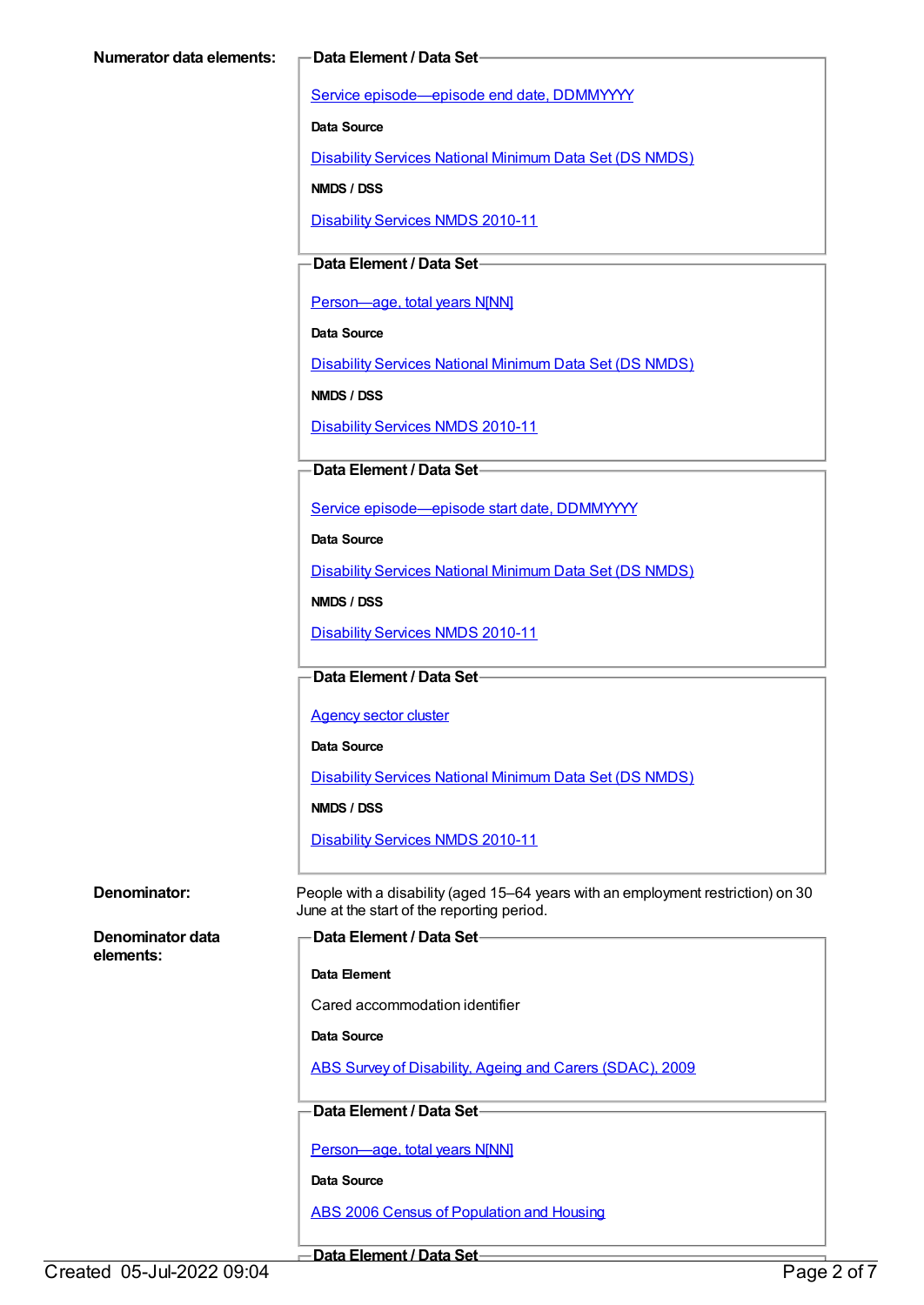[Person—age,](https://meteor.aihw.gov.au/content/303794) total years N[NN]

**Data Element / Data Set**

**Data Source**

ABS Survey of [Disability,](https://meteor.aihw.gov.au/content/445288) Ageing and Carers (SDAC), 2009

**Data Element / Data Set**

[Person—employment](https://meteor.aihw.gov.au/content/520912) participation restriction indicator, code N

**Data Source**

ABS Survey of [Disability,](https://meteor.aihw.gov.au/content/445288) Ageing and Carers (SDAC), 2009

**Data Element / Data Set**

[Person—extent](https://meteor.aihw.gov.au/content/541585) of core activity limitation, disability flag code N

**Data Source**

ABS 2006 Census of [Population](https://meteor.aihw.gov.au/content/394447) and Housing

**Data Element / Data Set**

**Data Element**

Disability identifier

**Data Source**

ABS Survey of [Disability,](https://meteor.aihw.gov.au/content/445288) Ageing and Carers (SDAC), 2009

**Data Element / Data Set**

[Person—Australian](https://meteor.aihw.gov.au/content/286919) state/territory identifier, code N

**Data Source**

ABS Estimated resident population (total [population\)](https://meteor.aihw.gov.au/content/393625)

**Data Element / Data Set**

[Person—Australian](https://meteor.aihw.gov.au/content/286919) state/territory identifier, code N

**Data Source**

ABS 2006 Census of [Population](https://meteor.aihw.gov.au/content/394447) and Housing

**Data Element / Data Set**

[Person—sex,](https://meteor.aihw.gov.au/content/287316) code N

**Data Source**

ABS Estimated resident population (total [population\)](https://meteor.aihw.gov.au/content/393625)

**Data Element / Data Set**

[Person—sex,](https://meteor.aihw.gov.au/content/287316) code N

**Data Source**

ABS 2006 Census of [Population](https://meteor.aihw.gov.au/content/394447) and Housing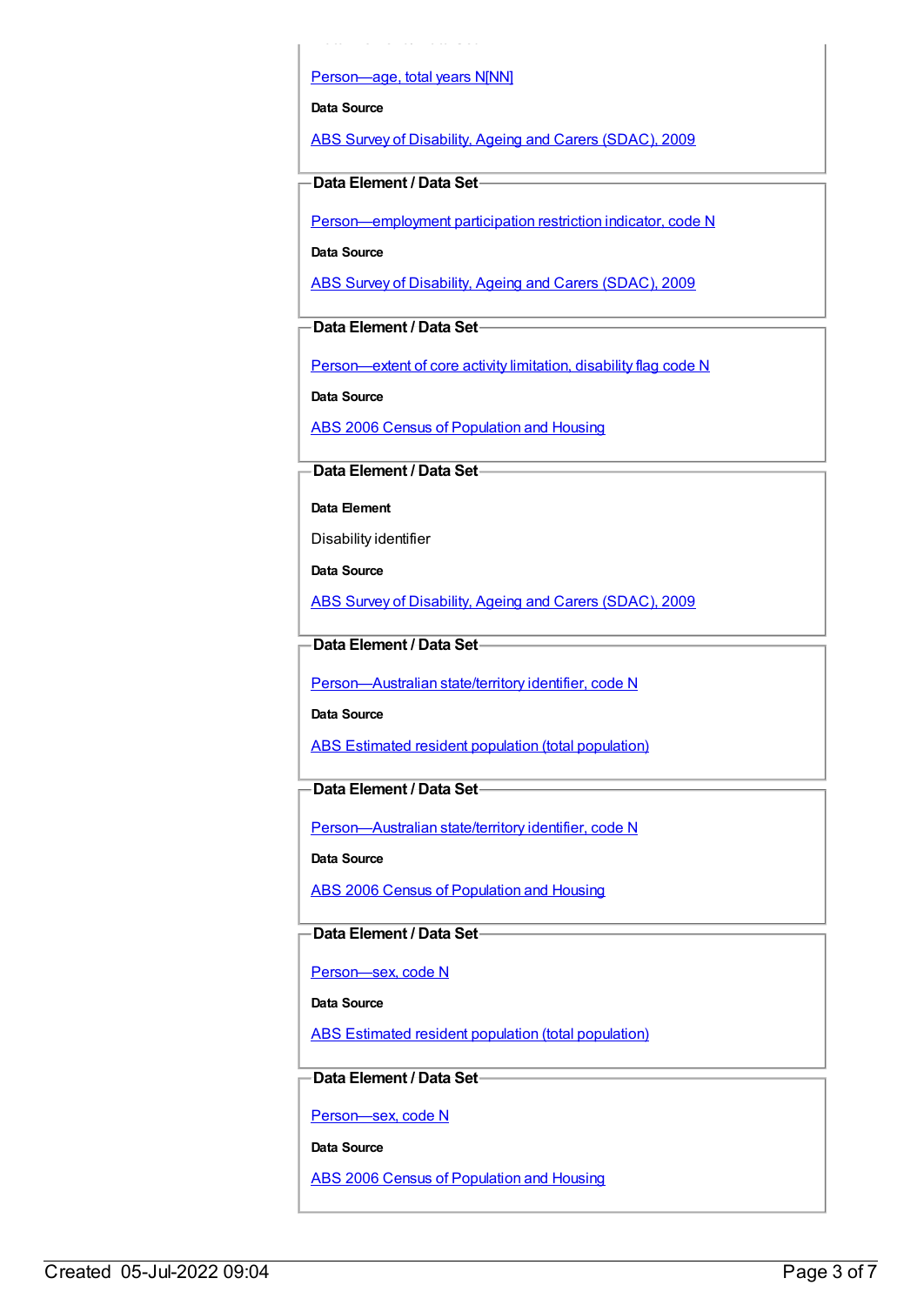|                                                            | Data Element / Data Set-                                                                                                                                                                                                                                                                                                                                                                                                                                                                                                                                                                                                                                                                                                                                                                                                                                                                                                                                                                                                                                                                                                               |
|------------------------------------------------------------|----------------------------------------------------------------------------------------------------------------------------------------------------------------------------------------------------------------------------------------------------------------------------------------------------------------------------------------------------------------------------------------------------------------------------------------------------------------------------------------------------------------------------------------------------------------------------------------------------------------------------------------------------------------------------------------------------------------------------------------------------------------------------------------------------------------------------------------------------------------------------------------------------------------------------------------------------------------------------------------------------------------------------------------------------------------------------------------------------------------------------------------|
|                                                            | Person-sex, code N                                                                                                                                                                                                                                                                                                                                                                                                                                                                                                                                                                                                                                                                                                                                                                                                                                                                                                                                                                                                                                                                                                                     |
|                                                            | Data Source                                                                                                                                                                                                                                                                                                                                                                                                                                                                                                                                                                                                                                                                                                                                                                                                                                                                                                                                                                                                                                                                                                                            |
|                                                            | ABS Survey of Disability, Ageing and Carers (SDAC), 2009                                                                                                                                                                                                                                                                                                                                                                                                                                                                                                                                                                                                                                                                                                                                                                                                                                                                                                                                                                                                                                                                               |
|                                                            | Data Element / Data Set-                                                                                                                                                                                                                                                                                                                                                                                                                                                                                                                                                                                                                                                                                                                                                                                                                                                                                                                                                                                                                                                                                                               |
|                                                            | Person-Indigenous status, code N                                                                                                                                                                                                                                                                                                                                                                                                                                                                                                                                                                                                                                                                                                                                                                                                                                                                                                                                                                                                                                                                                                       |
|                                                            | Data Source                                                                                                                                                                                                                                                                                                                                                                                                                                                                                                                                                                                                                                                                                                                                                                                                                                                                                                                                                                                                                                                                                                                            |
|                                                            | <b>ABS 2006 Census of Population and Housing</b>                                                                                                                                                                                                                                                                                                                                                                                                                                                                                                                                                                                                                                                                                                                                                                                                                                                                                                                                                                                                                                                                                       |
|                                                            | Data Element / Data Set-                                                                                                                                                                                                                                                                                                                                                                                                                                                                                                                                                                                                                                                                                                                                                                                                                                                                                                                                                                                                                                                                                                               |
|                                                            | Person-age, total years N[NN]                                                                                                                                                                                                                                                                                                                                                                                                                                                                                                                                                                                                                                                                                                                                                                                                                                                                                                                                                                                                                                                                                                          |
|                                                            | Data Source                                                                                                                                                                                                                                                                                                                                                                                                                                                                                                                                                                                                                                                                                                                                                                                                                                                                                                                                                                                                                                                                                                                            |
| Disaggregation:<br><b>Disaggregation data</b><br>elements: | AB Nationally by requiring of but a (Australia pothop English speaking countries, all<br>English speaking countries, non-English speaking countries, total)<br>• Nationally by remoteness area (Major Cities, Inner Regional, Outer<br>Regional/Remote, total)<br>• State/Territory by need for assistance in life area (activities of daily living;<br>activities of independent living or work, education or community but not<br>activities of daily living; total needing assistance; no need for help or<br>supervision; need for assistance not determined; total) [the denominator for<br>this disaggregation will be the State/Territory total of the number of service<br>users in the reporting period]<br>• State/Territory (Indigenous people only)<br>• Indigenous, State/Territory by age; by sex; need for assistance in life areas<br>• Indigenous, Nationally by remoteness area<br>• State/Territory by sex (male, female, total) by age group (15-24,25-34, 35-<br>44, 45-54, 55-64, subtotal 15-49 years, total 15-64 years).<br>—Data Element / Data Set-<br>Person-Australian state/territory identifier, code N |
|                                                            | Data Source                                                                                                                                                                                                                                                                                                                                                                                                                                                                                                                                                                                                                                                                                                                                                                                                                                                                                                                                                                                                                                                                                                                            |
|                                                            | <b>Disability Services National Minimum Data Set (DS NMDS)</b>                                                                                                                                                                                                                                                                                                                                                                                                                                                                                                                                                                                                                                                                                                                                                                                                                                                                                                                                                                                                                                                                         |
|                                                            | NMDS / DSS                                                                                                                                                                                                                                                                                                                                                                                                                                                                                                                                                                                                                                                                                                                                                                                                                                                                                                                                                                                                                                                                                                                             |
|                                                            | <b>Disability Services NMDS 2010-11</b>                                                                                                                                                                                                                                                                                                                                                                                                                                                                                                                                                                                                                                                                                                                                                                                                                                                                                                                                                                                                                                                                                                |
|                                                            | Data Element / Data Set-                                                                                                                                                                                                                                                                                                                                                                                                                                                                                                                                                                                                                                                                                                                                                                                                                                                                                                                                                                                                                                                                                                               |
|                                                            | Person-sex, code N                                                                                                                                                                                                                                                                                                                                                                                                                                                                                                                                                                                                                                                                                                                                                                                                                                                                                                                                                                                                                                                                                                                     |
|                                                            | Data Source                                                                                                                                                                                                                                                                                                                                                                                                                                                                                                                                                                                                                                                                                                                                                                                                                                                                                                                                                                                                                                                                                                                            |
|                                                            | <b>Disability Services National Minimum Data Set (DS NMDS)</b>                                                                                                                                                                                                                                                                                                                                                                                                                                                                                                                                                                                                                                                                                                                                                                                                                                                                                                                                                                                                                                                                         |
|                                                            | NMDS / DSS                                                                                                                                                                                                                                                                                                                                                                                                                                                                                                                                                                                                                                                                                                                                                                                                                                                                                                                                                                                                                                                                                                                             |
|                                                            | <b>Disability Services NMDS 2010-11</b>                                                                                                                                                                                                                                                                                                                                                                                                                                                                                                                                                                                                                                                                                                                                                                                                                                                                                                                                                                                                                                                                                                |
|                                                            | Data Element / Data Set-                                                                                                                                                                                                                                                                                                                                                                                                                                                                                                                                                                                                                                                                                                                                                                                                                                                                                                                                                                                                                                                                                                               |
|                                                            | Person-Indigenous status, code N                                                                                                                                                                                                                                                                                                                                                                                                                                                                                                                                                                                                                                                                                                                                                                                                                                                                                                                                                                                                                                                                                                       |
|                                                            | Data Source                                                                                                                                                                                                                                                                                                                                                                                                                                                                                                                                                                                                                                                                                                                                                                                                                                                                                                                                                                                                                                                                                                                            |
|                                                            | <b>Disability Services National Minimum Data Set (DS NMDS)</b>                                                                                                                                                                                                                                                                                                                                                                                                                                                                                                                                                                                                                                                                                                                                                                                                                                                                                                                                                                                                                                                                         |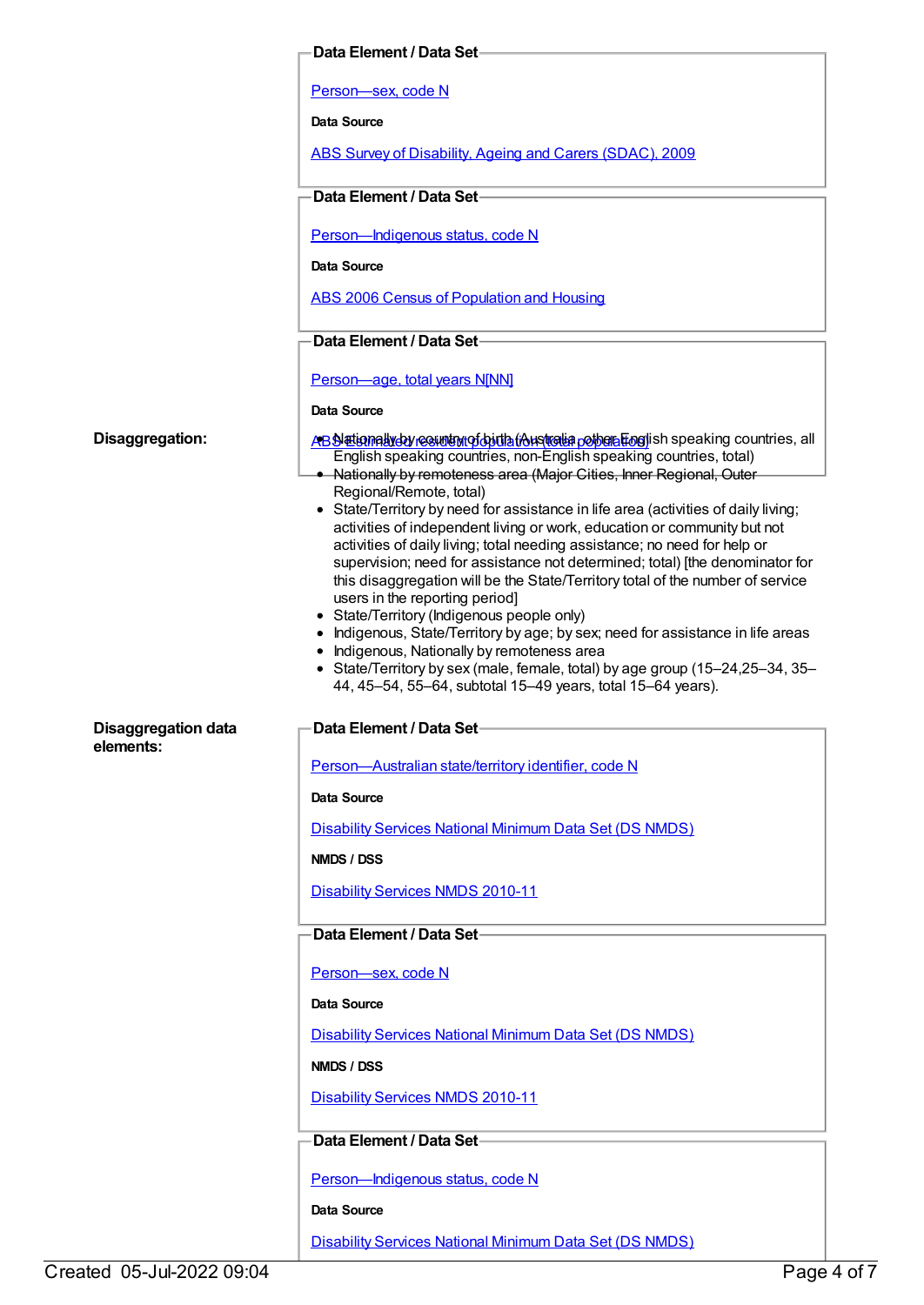#### **NMDS / DSS**

[Disability](https://meteor.aihw.gov.au/content/428708) Services NMDS 2010-11

#### **Data Element / Data Set**

[Person—age,](https://meteor.aihw.gov.au/content/303794) total years N[NN]

**Data Source**

[Disability](https://meteor.aihw.gov.au/content/393884) Services National Minimum Data Set (DS NMDS)

**NMDS / DSS**

[Disability](https://meteor.aihw.gov.au/content/428708) Services NMDS 2010-11

### **Data Element / Data Set**

[Address—Australian](https://meteor.aihw.gov.au/content/429894) postcode, Australian postcode code (Postcode datafile) {NNNN}

**Data Source**

[Disability](https://meteor.aihw.gov.au/content/393884) Services National Minimum Data Set (DS NMDS)

**NMDS / DSS**

[Disability](https://meteor.aihw.gov.au/content/428708) Services NMDS 2010-11

#### **Data Element / Data Set**

Person-country of birth, code (SACC 2011) NNNN

**Data Source**

[Disability](https://meteor.aihw.gov.au/content/393884) Services National Minimum Data Set (DS NMDS)

**NMDS / DSS**

[Disability](https://meteor.aihw.gov.au/content/428708) Services NMDS 2010-11

#### **Data Element / Data Set**

Activity and [participation](https://meteor.aihw.gov.au/content/492069) need for assistance cluster

**Data Source**

[Disability](https://meteor.aihw.gov.au/content/393884) Services National Minimum Data Set (DS NMDS)

**NMDS / DSS**

[Disability](https://meteor.aihw.gov.au/content/428708) Services NMDS 2010-11

#### **Representational attributes**

| <b>Representation class:</b> | Percentage |
|------------------------------|------------|
| Data type:                   | Real       |

**Unit of measure:** Person

#### **Indicator conceptual framework**

| <b>Framework and</b> | <b>Employment and labour force participation</b> |
|----------------------|--------------------------------------------------|
| dimensions:          |                                                  |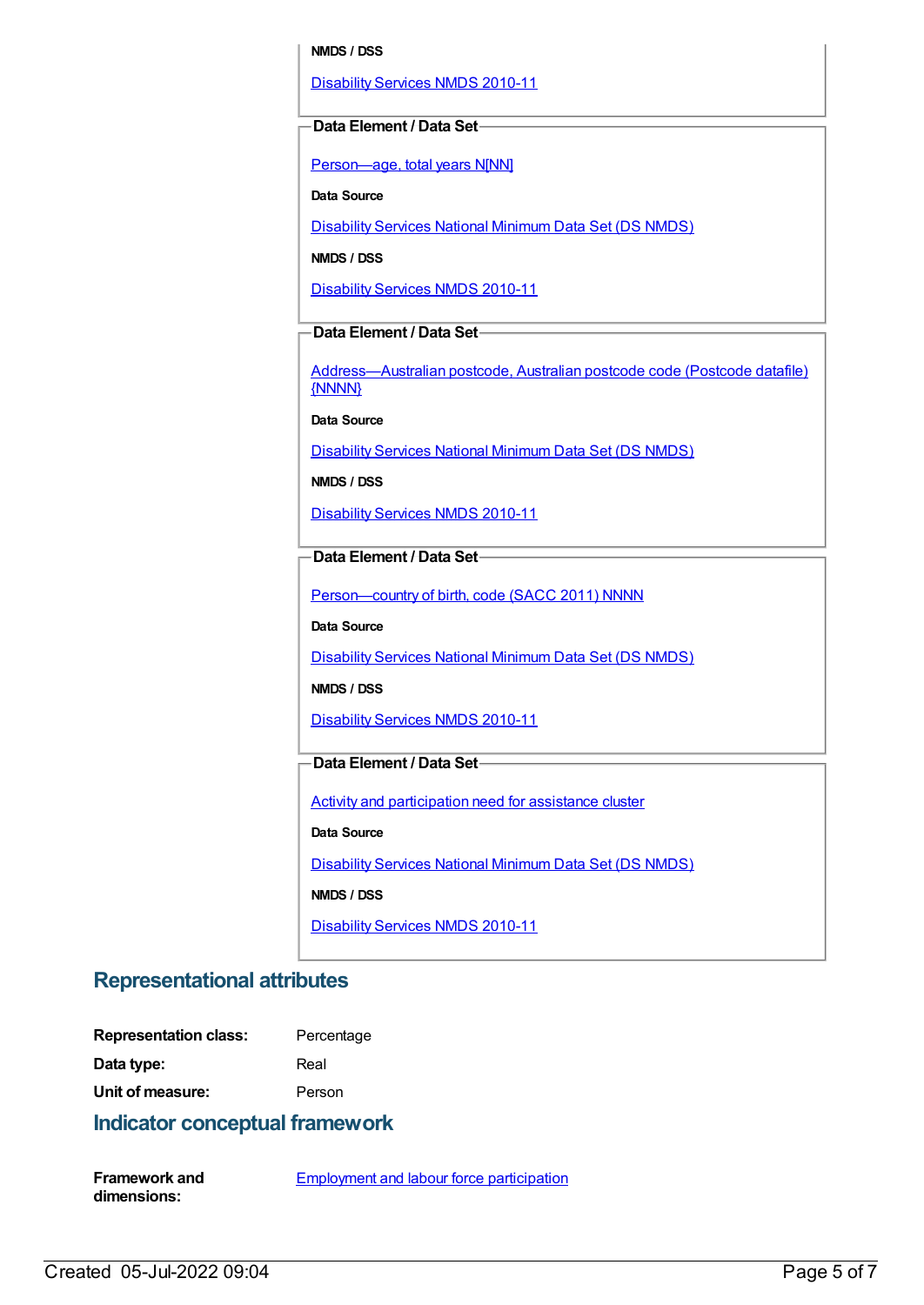### **Data source attributes**

| Data sources:                    | <b>Data Source</b>                                             |
|----------------------------------|----------------------------------------------------------------|
|                                  | ABS Survey of Disability, Ageing and Carers (SDAC), 2009       |
|                                  | Frequency                                                      |
|                                  | Data custodian                                                 |
|                                  | <b>Australian Bureau of Statistics</b>                         |
|                                  | <b>Data Source</b>                                             |
|                                  | <b>Disability Services National Minimum Data Set (DS NMDS)</b> |
|                                  | Frequency                                                      |
|                                  | Annual                                                         |
|                                  | Data custodian                                                 |
|                                  | Australian Institute of Health and Welfare                     |
|                                  | <b>Data Source</b>                                             |
|                                  | ABS Estimated resident population (total population)           |
|                                  | Frequency                                                      |
|                                  | Quarterly                                                      |
|                                  | <b>Quality statement</b>                                       |
|                                  | ABS Estimated resident population (total population), QS       |
|                                  | Data custodian                                                 |
|                                  | <b>Australian Bureau of Statistics</b>                         |
|                                  | <b>Data Source</b>                                             |
|                                  | <b>ABS 2006 Census of Population and Housing</b>               |
|                                  | Frequency                                                      |
|                                  | Every 5 years                                                  |
|                                  | Data custodian                                                 |
|                                  | <b>Australian Bureau of Statistics</b>                         |
| <b>Accountability attributes</b> |                                                                |

| <b>Reporting requirements:</b>                         | Annually to COAG.                                                                                                                                                                                                                                                                                                                                                                                                                                                                                                                            |
|--------------------------------------------------------|----------------------------------------------------------------------------------------------------------------------------------------------------------------------------------------------------------------------------------------------------------------------------------------------------------------------------------------------------------------------------------------------------------------------------------------------------------------------------------------------------------------------------------------------|
| <b>Organisation responsible</b><br>for providing data: | Australian Institute of Health & Welfare.                                                                                                                                                                                                                                                                                                                                                                                                                                                                                                    |
| Further data development /<br>collection required:     |                                                                                                                                                                                                                                                                                                                                                                                                                                                                                                                                              |
| Other issues caveats:                                  | Indicator (d) is based on indicators (c) and (f) in the previous NDA. A revised<br>method of calculating the potential population affects the denominators. These<br>changes have resulted in a break in series with data included in previous reports.<br>Data have been backcast for 2008-09 and 2009-10. The scope of open<br>employment services has changed and now includes Disability Management<br>Services (DMS), in addition to Employment Support Services (ESS). Data have<br>been backcast to provide a comparable time series. |

## **Source and reference attributes**